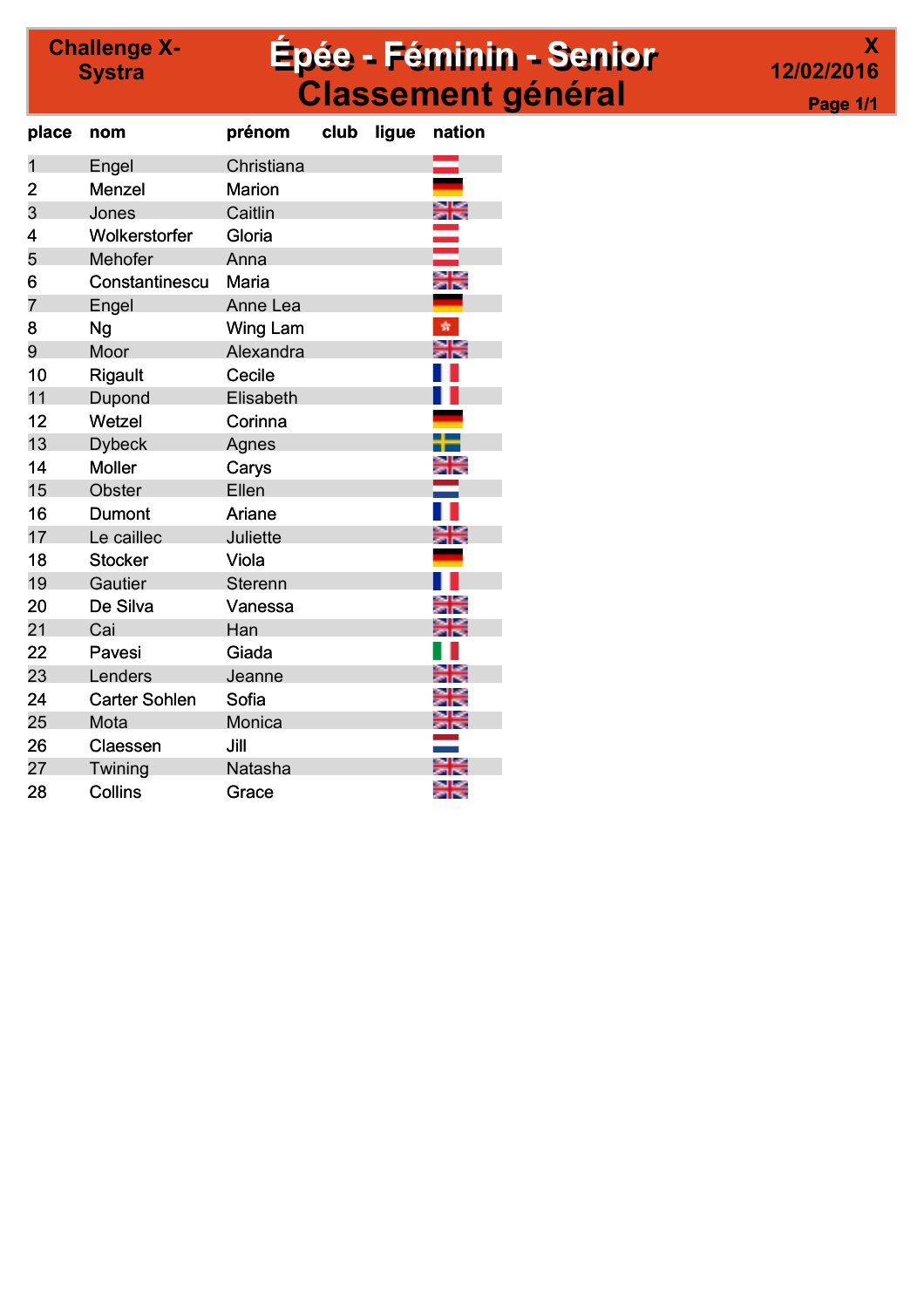# Challenge X-

### Systra Épée - Masculin - Senior Classement général

X 10/02/2016 Page 1/2

| place          | nom                    | prénom          | club | ligue | nation            |
|----------------|------------------------|-----------------|------|-------|-------------------|
| $\mathbf{1}$   | <b>Bouillot</b>        | Hippolyte       |      |       |                   |
| $\overline{2}$ | Dewandeleer            | Florian         |      |       |                   |
| 3              | Ferot                  | Francois-Xavier |      |       |                   |
| 4              | Courtier               | <b>Alexis</b>   |      |       |                   |
| 5              | Simpson                | James           |      |       |                   |
| 6              | Devenport              | Timothy         |      |       | en Leo<br>Se les  |
| 7              | <b>Mes</b>             | Serge           |      |       |                   |
| 8              | Hamoline               | Gautier         |      |       |                   |
| 9              | Van Nunen              | David           |      |       |                   |
| 10             | Wambergue              | Paul            |      |       |                   |
| 11             | Husson                 | Geoffroy        |      |       |                   |
| 12             | <b>Balkenhol</b>       | Lennart         |      |       | an bar<br>An Dao  |
| 13             | Moran                  | Jose            |      |       |                   |
| 14             | <b>Bernard</b>         | Florian         |      |       |                   |
| 15             | Meunier                | Romain          |      |       |                   |
| 16             | <b>Morot</b>           | <b>Charles</b>  |      |       |                   |
| 17             | Heerema                | Roeland         |      |       | an Las<br>2010an  |
| 18             | <b>Schuchert</b>       | Philippe        |      |       | ٠                 |
| 19             | Tomojzer               | <b>Bence</b>    |      |       |                   |
| 20             | Petibon                | Valentin        |      |       |                   |
| 21             | Leclerc                | <b>Mickael</b>  |      |       |                   |
| 22             | <b>Duclos</b>          | <b>Kevin</b>    |      |       |                   |
| 23             | <b>Rees</b>            | <b>Thomas</b>   |      |       |                   |
| 24             | Zwart                  | Lennaert        |      |       |                   |
| 25             | Riedinger              | <b>Dirk</b>     |      |       |                   |
| 26             | Sturgeon               | Will            |      |       |                   |
| 27             | Guennec                | <b>Tristan</b>  |      |       |                   |
| 28             | Lagattu                | <b>Mickael</b>  |      |       |                   |
| 29             | <b>Boutoille-Blois</b> | Quentin         |      |       |                   |
| 30             | Littler                | Joel            |      |       | es las<br>Series: |
| 31             | Gelineau               | Guillaume       |      |       |                   |
| 32             | Leung                  | Siu Kong        |      |       |                   |
| 33             | <b>Trinckvel</b>       | Pierre          |      |       |                   |
| 34             | <b>Harrison</b>        | <b>Mark</b>     |      |       |                   |
| 35             | David                  | <b>Matthew</b>  |      |       |                   |
| 36             | Chughtai               | Haroon          |      |       |                   |
| 37             | Mardon                 | Jean-Baptiste   |      |       |                   |
| 38             | Lafleur                | Rene            |      |       |                   |
| 39             | <b>Blackmore</b>       | <b>Noah</b>     |      |       |                   |
| 40             | <b>Kirkels</b>         | Laurens         |      |       |                   |
| 41             | Shahrani               | Shazamin        |      |       | NU LAY<br>Ani Per |
| 42             | Pasquiou               |                 |      |       |                   |
| 43             |                        | Benjamin        |      |       |                   |
|                | Santiago               | Loan            |      |       |                   |
| 44             | <b>Stuart</b>          | <b>Bart</b>     |      |       |                   |
| 45             | Proux                  | <b>Bastien</b>  |      |       |                   |
| 46             | Anthore                | Pierre          |      |       |                   |
| 47             | <b>Bailleul</b>        | Romain          |      |       |                   |
| 48             | Huard                  | Philip          |      |       |                   |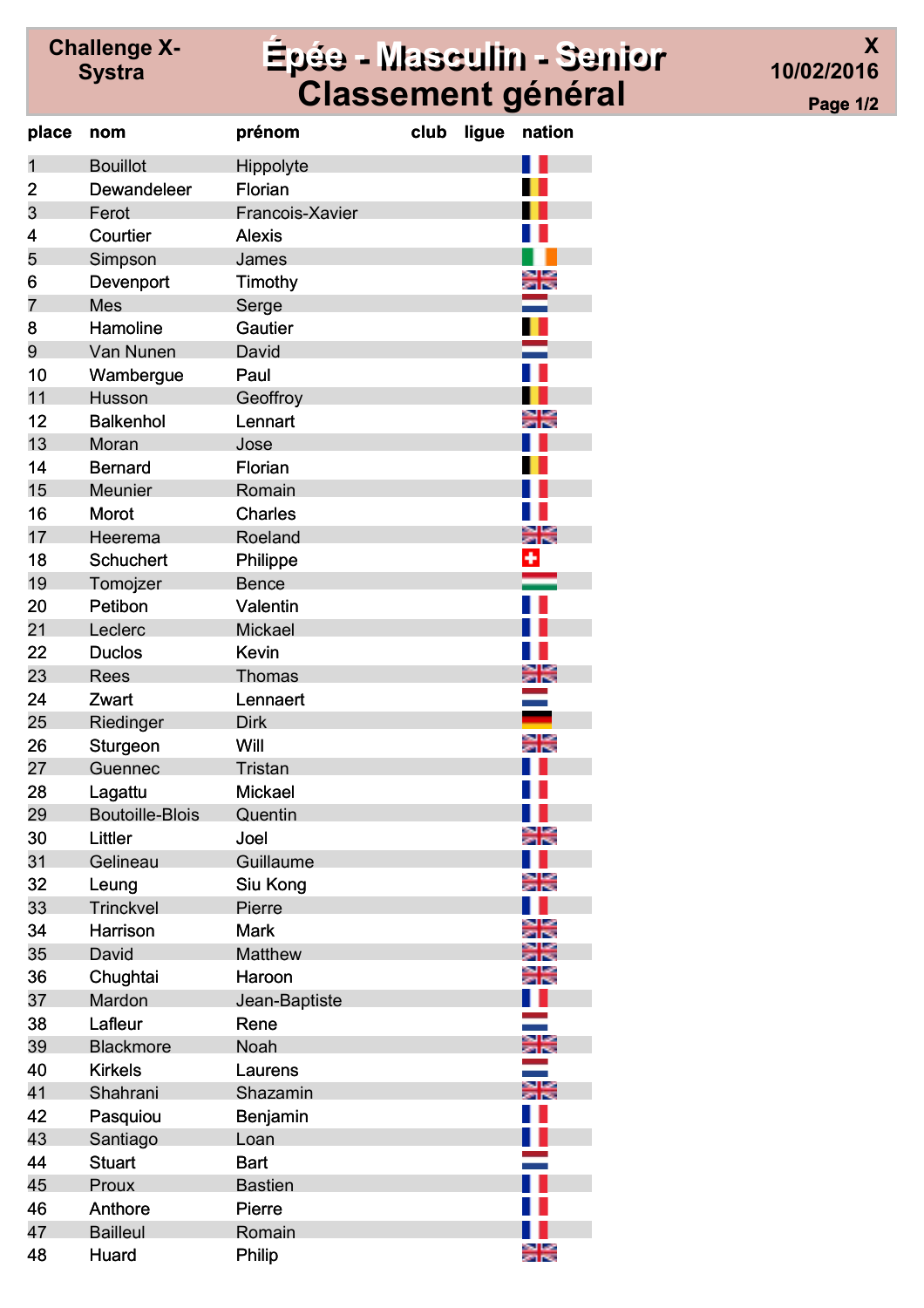# Challenge X-

#### Systra Épée - Masculin - Senior Classement général

X 10/02/2016 Page 2/2

| place | nom                 | prénom                      | club | ligue | nation           |
|-------|---------------------|-----------------------------|------|-------|------------------|
| 49    | <b>Bradford</b>     | Philip                      |      |       | XX               |
| 50    | <b>Tavant</b>       | Antoine                     |      |       |                  |
| 51    | Lee                 | Tomas                       |      |       |                  |
| 52    | Ronge               | Elie                        |      |       |                  |
| 53    | Mcglade             | <b>Jack</b>                 |      |       | 치적               |
| 54    | Ong                 | <b>Mark</b>                 |      |       |                  |
| 55    | Schalkwijk          | Erik                        |      |       |                  |
| 56    | <b>Schiek</b>       | <b>Maximilian-Friedrich</b> |      |       |                  |
| 57    | Hansen              | Philip                      |      |       |                  |
| 58    | Joos                | <b>Michael</b>              |      |       |                  |
| 59    | Ulvin               | Fredrik                     |      |       | ╬                |
| 60    | Model               | <b>Nils</b>                 |      |       |                  |
| 60    | De Wolf             | <b>Nick</b>                 |      |       | Ξ                |
| 62    | <b>Muller</b>       | Frank                       |      |       |                  |
| 63    | Jonsson             | <b>Helgi Freyr</b>          |      |       | ╬                |
| 64    | <b>Thieme</b>       | <b>Christoph Alexander</b>  |      |       | ╬                |
| 65    | <b>Cortes Ortiz</b> | <b>Noel</b>                 |      |       | e.               |
| 66    | <b>Howick</b>       | <b>Thomas</b>               |      |       | en les<br>2010es |
| 66    | Noonan              | Amund                       |      |       |                  |
| 68    | Craig-Thompson      | Alexander                   |      |       |                  |
| 69    | Larcombe            | Elliott                     |      |       |                  |
| 70    | Cientanni           | Gianluca                    |      |       |                  |
| 71    | Wray                | Timothy                     |      |       | as Lac<br>an Ma  |
| 71    | <b>Neves</b>        | Pedro                       |      |       |                  |
| 73    | Kemper              | <b>Joris</b>                |      |       |                  |
| 74    | <b>Aidam Barrd</b>  |                             |      |       |                  |
| 74    | Roome               | Simon                       |      |       | an Las<br>2010ea |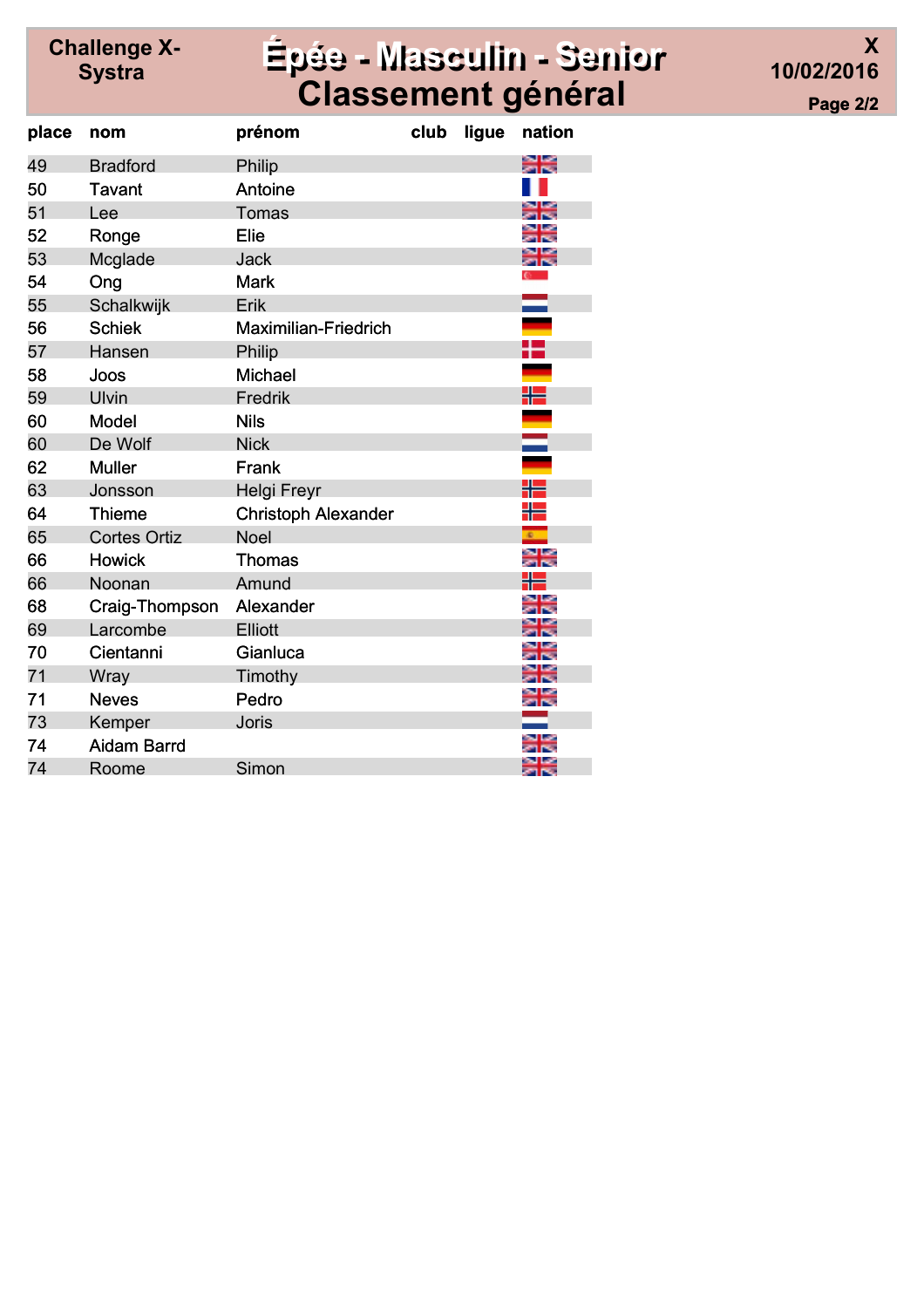# Épée - Féminin - Senior<br>Liste des tireurs

 $\overline{\mathsf{X}}$ 12/02/2016 Page 1/1

| présence      | nom                        | prénom     | date de naissance sexe club ligue nation classement licence |      |  |                |  |
|---------------|----------------------------|------------|-------------------------------------------------------------|------|--|----------------|--|
|               | ** Sans équipe **          |            |                                                             |      |  |                |  |
| Ï             | <b>Unisport Austria</b>    |            |                                                             | ď    |  | 10             |  |
| S             | Engel                      | Christiana |                                                             | ď    |  | 1              |  |
| Ĭ             | Wolkerstorfer              | Gloria     |                                                             | ď    |  | 4              |  |
| S             | Mehofer                    | Anna       |                                                             | Ò,   |  | 5              |  |
| Ï             | <b>Awkard Imperial</b>     |            |                                                             | ò    |  | 23             |  |
| S             | Jones                      | Caitlin    |                                                             | ò    |  | 3              |  |
| Ĭ             | Constantinescu             | Maria      |                                                             | ç    |  | 6              |  |
| S             | Moller                     | Carys      |                                                             | ò    |  | 14             |  |
| Ï             | Tuebingen                  |            |                                                             |      |  | 32             |  |
| $\mathscr{Q}$ | Menzel                     | Marion     |                                                             |      |  | $\overline{2}$ |  |
| $\mathscr{Q}$ | Wetzel                     | Corinna    |                                                             |      |  | 12             |  |
| S             | Stocker                    | Viola      |                                                             |      |  | 18             |  |
| Ï             | <b>Happy Fencing</b>       |            |                                                             |      |  | 45             |  |
| S             | Ng                         | Wing Lam   |                                                             |      |  | 8              |  |
| $\mathscr{Q}$ | Dumont                     | Ariane     |                                                             |      |  | 16             |  |
| S             | Cai                        | Han        |                                                             |      |  | 21             |  |
| Ï             | <b>Mixed Team</b>          |            |                                                             |      |  | 54             |  |
| $\mathscr{Q}$ | <b>Dybeck</b>              | Agnes      |                                                             |      |  | 13             |  |
| S             | Obster                     | Ellen      |                                                             |      |  | 15             |  |
| S             | Claessen                   | Jill       |                                                             |      |  | 26             |  |
| Ï             | <b>Unexpected</b>          |            |                                                             | Ŷ    |  | 57             |  |
| S             | Moor                       | Alexandra  |                                                             | Ş    |  | 9              |  |
| S             | Gautier                    | Sterenn    |                                                             | ò    |  | 19             |  |
| S             | Le Caillec                 | Juliette   |                                                             | ò    |  | 29             |  |
| Ï             | <b>Banterious</b>          |            |                                                             | ò    |  | 71             |  |
| S             | De Silva                   | Vanessa    |                                                             | ç    |  | 20             |  |
| S             | Carter Sohlen              | Sofia      |                                                             | ò    |  | 24             |  |
| S             | Twining                    | Natasha    |                                                             |      |  | 27             |  |
| Ï             | En Guardians of the galaxy |            |                                                             | ò    |  | 80             |  |
| S             | Pavesi                     | Giada      |                                                             | ò    |  | 22             |  |
| S             | Werner                     | Susanna    |                                                             | ¥    |  | 29             |  |
| $\mathscr{Q}$ | Rose                       | Sarah      |                                                             | ò    |  | 29             |  |
| Ï             | <b>Last Minute</b>         |            |                                                             | ò    |  | 82             |  |
| Î             | Mota                       | Monica     |                                                             |      |  | 25             |  |
| $\mathscr{Q}$ | Collins                    | Grace      |                                                             | o+o+ |  | 28             |  |
| $\mathscr{Q}$ | Garland                    | Angela     |                                                             | ò    |  | 29             |  |
| $\mathscr{Q}$ | <b>ECE</b>                 |            |                                                             |      |  | 87             |  |
| $\mathscr{Q}$ | Sargentini                 | Tiphaine   |                                                             |      |  | 29             |  |
| S             | Cabane                     | Celia      |                                                             |      |  | 29             |  |
| S             | Villien                    | Clementine |                                                             | ò    |  | 29             |  |
| Ï             | 7 Up                       |            |                                                             | ò    |  | 87             |  |
| $\mathscr{Q}$ | Carlberg                   | Yael       |                                                             |      |  | 29             |  |
| $\mathscr{Q}$ | Kouloundjoian              | Sarah      |                                                             | o+o+ |  | 29             |  |
| $\mathscr{Q}$ | Kuras                      | Faustine   |                                                             | ò    |  | 29             |  |
| Ï             | <b>Duguesclin</b>          |            |                                                             |      |  | 10020          |  |
| Î             | Rigault                    | Cecile     |                                                             |      |  | 10             |  |
| S             | Dupond                     | Elisabeth  |                                                             |      |  | 11             |  |
| S             | Duprat                     | Elsa       |                                                             | ò    |  | 0              |  |
|               | 25                         |            |                                                             |      |  | 0              |  |
|               | $\mathbf 0$                |            |                                                             |      |  | $\mathbf 0$    |  |
|               | Engel                      | Anne Lea   |                                                             |      |  | $\overline{7}$ |  |
|               | Lenders                    | Jeanne     |                                                             |      |  | 23             |  |
|               | Auber-Le Saux              | Jessica    |                                                             |      |  | 29             |  |
|               | Campofreda                 | Olga       |                                                             |      |  | 29             |  |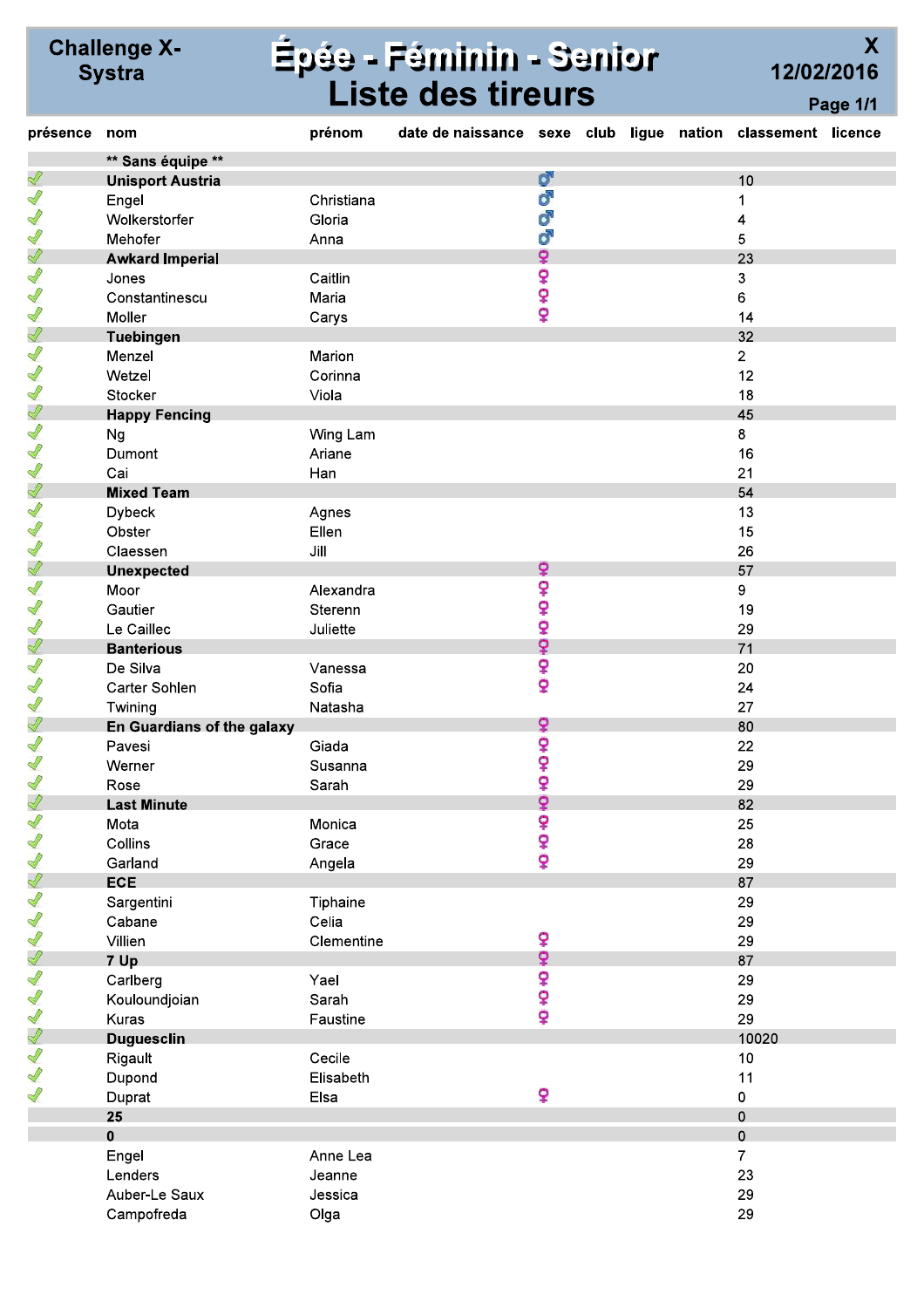# Épée - Masculin - Senior<br>Liste des tireurs

 $\overline{\mathsf{X}}$ 12/02/2016 Page 1/3

| présence      | nom                           | prénom          | date de naissance sexe club ligue nation classement licence |               |  |        |  |
|---------------|-------------------------------|-----------------|-------------------------------------------------------------|---------------|--|--------|--|
|               | ** Sans équipe **             |                 |                                                             |               |  |        |  |
| Î             | Namur 1                       |                 |                                                             | ď             |  | 13     |  |
| 1             | Dewandeleer                   | Florian         |                                                             | ď             |  | 2      |  |
| 1             | Ferot                         | Francois-Xavier |                                                             | ď             |  | 3      |  |
| $\mathscr{Q}$ | Hamoline                      | Gautier         |                                                             | ď             |  | 8      |  |
| Ï             | <b>BlackMamba</b>             |                 |                                                             | ď             |  | 19     |  |
| 1             | Ozier                         | Anthony         |                                                             | ď             |  | 5      |  |
| $\mathscr{Q}$ | Sainterose                    | Thomas          |                                                             | ď             |  | 6      |  |
| 1             |                               |                 |                                                             | ď             |  |        |  |
|               | Corbion                       | Mehdi           |                                                             | ď             |  | 8      |  |
| 1             | Senoi                         | Steven          |                                                             |               |  | 9      |  |
| Í             | <b>Unit Corn Flakes</b>       |                 |                                                             |               |  | 34     |  |
| 1             | Mes                           | Serge           |                                                             |               |  | 7      |  |
| 1             | Van Nunen                     | David           |                                                             |               |  | 9      |  |
| ∥             | Schuchert                     | Philippe        |                                                             |               |  | 18     |  |
| 1             | Kirkels                       | Laurens         |                                                             |               |  | 40     |  |
| Ï             | <b>Imperial Stormtroopers</b> |                 |                                                             | ď             |  | 44     |  |
| 1             | Simpson                       | James           |                                                             | ď             |  | 5      |  |
| 1             | Morot                         | Charles         |                                                             | ď             |  | 16     |  |
| 1             | Rees                          | Thomas          |                                                             | ්             |  | 23     |  |
| Î             | Tchutchatcha                  |                 |                                                             |               |  | 47     |  |
| 1             | <b>Bouillot</b>               | Hippolyte       |                                                             |               |  | 1      |  |
| 1             | Tomojzer                      | Bence           |                                                             |               |  | 19     |  |
| $\mathscr{Q}$ | Guennec                       | Tristan         |                                                             |               |  | 27     |  |
| 1             |                               |                 |                                                             | ď             |  |        |  |
|               | Correnti                      | Baptiste        |                                                             |               |  | 75     |  |
| Ï             | <b>Centrale Paris</b>         |                 |                                                             |               |  | 58     |  |
| 1             | Wambergue                     | Paul            |                                                             |               |  | 10     |  |
| 1             | Petibon                       | Valentin        |                                                             |               |  | 20     |  |
| 1             | Lagattu                       | Mickael         |                                                             |               |  | 28     |  |
| Î             | Wafflemeister                 |                 |                                                             | ď             |  | 88     |  |
| 1             | Balkenhol                     | Lennart         |                                                             | Ō             |  | 12     |  |
| 1             | David                         | Matthew         |                                                             | ď             |  | 35     |  |
| $\mathscr{Q}$ | Shahrani                      | Shazamin        |                                                             | ď             |  | 41     |  |
| Ï             | Tim turned down sex for this  |                 |                                                             | ď             |  | 88     |  |
| 1             | Devenport                     | Timothy         |                                                             | ď             |  | 6      |  |
| Í             | Harrison                      | Mark            |                                                             | Õ             |  | 34     |  |
| 1             | Huard                         | Philip          |                                                             | ď             |  | 48     |  |
| Ï             | <b>UCL</b>                    |                 |                                                             |               |  | 95     |  |
| ∥             | Heerema                       | Roeland         |                                                             |               |  | 17     |  |
| $\mathscr{Q}$ | Sturgeon                      | Will            |                                                             |               |  | 26     |  |
| 1             | Ronge                         | Elie            |                                                             |               |  | 52     |  |
| Í             |                               |                 |                                                             |               |  |        |  |
|               | <b>Centrale Turfu</b>         |                 |                                                             |               |  | 99     |  |
| 1             | Leclerc                       | Mickael         |                                                             |               |  | 21     |  |
| 1             | Gelineau                      | Guillaume       |                                                             |               |  | 31     |  |
| Í             | <b>Bailleul</b>               | Romain          |                                                             |               |  | 47     |  |
| Ï             | Namur 2                       |                 |                                                             | ď             |  | 100    |  |
| 1             | Husson                        | Geoffroy        |                                                             | ď             |  | 11     |  |
| $\mathscr{Q}$ | Bernard                       | Florian         |                                                             | ď             |  | 14     |  |
| 1             | Reginster                     | Gregoire        |                                                             | ď             |  | 75     |  |
| Ï             | Les braves de Brive           |                 |                                                             | ď             |  | 110    |  |
| ∥             | Moran                         | Jose            |                                                             | ď             |  | 13     |  |
| 1             | Duclos                        | Kevin           |                                                             | ď             |  | 22     |  |
| 1             | Pilte                         | Nicolas         |                                                             | ď             |  | 75     |  |
| Í             | <b>Sheffield First</b>        |                 |                                                             | ď             |  | 113    |  |
| 1             | Littler                       | Joel            |                                                             | ď             |  | $30\,$ |  |
| 1             |                               | Siu Kong        |                                                             | ď             |  | 32     |  |
| $\mathscr{Q}$ | Leung                         |                 |                                                             | ď             |  |        |  |
|               | Lee                           | Tomas           |                                                             |               |  | 51     |  |
| Ï             | Sildenafil                    |                 |                                                             | ď             |  | 121    |  |
| 1             | Zwart                         | Lennaert        |                                                             | ď             |  | 24     |  |
| $\mathscr{Q}$ | Pasquiou                      | Benjamin        |                                                             | ď             |  | 42     |  |
| 1             | Schalkwijk                    | Erik            |                                                             | $\mathcal{O}$ |  | 55     |  |
| 1             | De Wolf                       | <b>Nick</b>     |                                                             | ď             |  | 60     |  |
| Î             | <b>Imperial 501st</b>         |                 |                                                             |               |  | 145    |  |
| 1             | Chughtai                      | Haroon          |                                                             | ď             |  | 36     |  |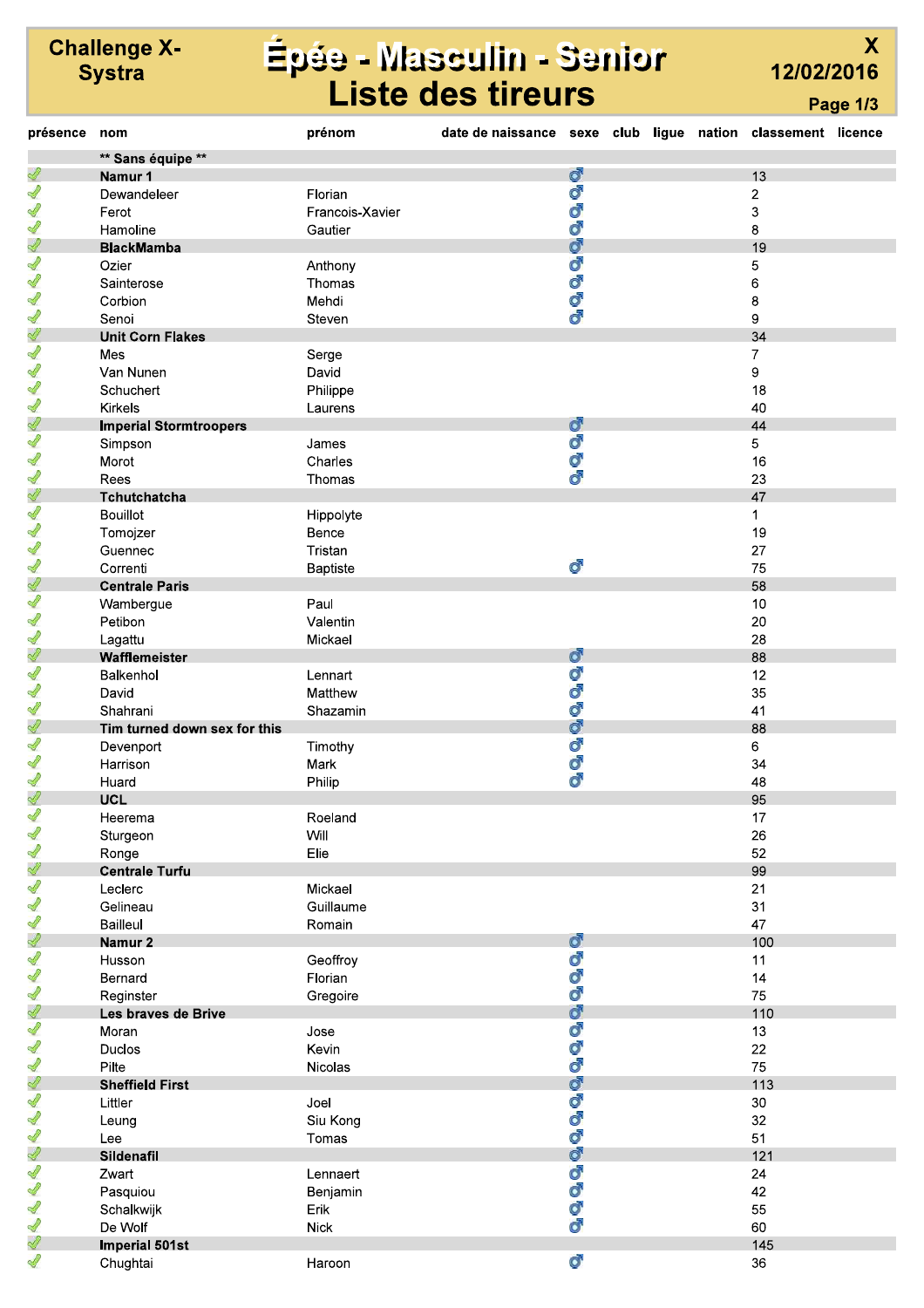# Épée - Masculin - Senior<br>Liste des tireurs

12/02/2016

Page 2/3

 $\overline{\mathsf{X}}$ 

| présence      | nom                             | prénom               | date de naissance sexe club ligue nation classement licence |    |  |              |  |
|---------------|---------------------------------|----------------------|-------------------------------------------------------------|----|--|--------------|--|
| S             | <b>Blackmore</b>                | Noah                 |                                                             |    |  | 39           |  |
| ∥             | Cientanni                       | Gianluca             |                                                             | ď  |  | 70           |  |
| Ï             | <b>BNP Parisbas</b>             |                      |                                                             |    |  | 146          |  |
| 1             | <b>Boutoille-Blois</b>          | Quentin              |                                                             |    |  | 29           |  |
| $\mathscr{Q}$ | Santiago                        | Loan                 |                                                             |    |  | 43           |  |
| 1             | Roome                           | Simon                |                                                             |    |  | 74           |  |
| Ï             | <b>TekiLAAG</b>                 |                      |                                                             |    |  | 154          |  |
| Í             | Courtier                        | Alexis               |                                                             |    |  | 4            |  |
| 1             | Simoni                          | Pierre               |                                                             |    |  | 75           |  |
| 1             | Srecki                          | Antoine              |                                                             |    |  | 75           |  |
| ∥             | Varela                          | Loic                 |                                                             | ೆ  |  | 75           |  |
| Ï             |                                 |                      |                                                             |    |  | 155          |  |
| 1             | Pin the tail on the donkey shot |                      |                                                             |    |  |              |  |
| ∜             | Lafleur                         | Rene                 |                                                             |    |  | 38           |  |
| 1             | Stuart                          | Bart                 |                                                             |    |  | 44           |  |
| Ï             | Kemper                          | Joris                |                                                             | ď  |  | 73           |  |
|               | Ecole de Santé des Armees       |                      |                                                             |    |  | 158          |  |
| 1             | Mardon                          | Jean-Baptiste        |                                                             | o" |  | 37           |  |
| 1             | Anthore                         | Pierre               |                                                             | Ò, |  | 46           |  |
| 1             | Nicole                          | Jean-Alexandre       |                                                             | ď  |  | 75           |  |
| Í             | <b>Mainz Musketeers</b>         |                      |                                                             |    |  | 162          |  |
| 1             | Riedinger                       | Dirk                 |                                                             |    |  | 25           |  |
| 1             | Muller                          | Frank                |                                                             |    |  | 62           |  |
| ∜             | Wilfert                         | Malte                |                                                             | ď  |  | 75           |  |
| Ï             | <b>Team Pedro</b>               |                      |                                                             | ď  |  | 171          |  |
| 1             | <b>Bradford</b>                 | Philip               |                                                             | ď  |  | 49           |  |
| $\mathscr{Q}$ | Mcglade                         | Jack                 |                                                             | ď  |  | 53           |  |
| 1             | Larcombe                        | Elliott              |                                                             | o" |  | 69           |  |
| 1             | <b>Neves</b>                    | Pedro                |                                                             | ď  |  | 71           |  |
| ℐ             | Im Barte                        |                      |                                                             |    |  | 174          |  |
| 1             | Schiek                          | Maximilian-Friedrich |                                                             |    |  | 56           |  |
| 1             | Joos                            | Michael              |                                                             |    |  | 58           |  |
| 1             | Model                           | <b>Nils</b>          |                                                             |    |  | 60           |  |
| Ï             | Les Inconnus                    |                      |                                                             |    |  | 183          |  |
| 1             | Trinckvel                       | Pierre               |                                                             |    |  | 33           |  |
| Í             | Ruhrmann                        | Mathieu              |                                                             |    |  | 75           |  |
| 1             | Thibault                        | Pf                   |                                                             |    |  | 75           |  |
| S             | Scandiknavery                   |                      |                                                             |    |  | 186          |  |
| $\mathscr{Q}$ | Ulvin                           | Fredrik              |                                                             |    |  | 59           |  |
| 1             | Jonsson                         | Helgi Freyr          |                                                             |    |  | 63           |  |
| J             | Thieme                          | Christoph Alexander  |                                                             |    |  | 64           |  |
| 1             | Noonan                          | Amund                |                                                             |    |  | 66           |  |
| Ï             | <b>Target Practice</b>          |                      |                                                             | ď  |  | 194          |  |
| 1             | Ong                             | Mark                 |                                                             | ď  |  | 54           |  |
| Í             | Cortes Ortiz                    | Noel                 |                                                             | ď  |  | 65           |  |
| 1             | Baird                           | Aidan                |                                                             | o" |  | 75           |  |
| Ï             | <b>Sheffield Second</b>         |                      |                                                             | ď  |  | 196          |  |
| $\mathscr{Q}$ | Hansen                          | Philip               |                                                             | ď  |  | 57           |  |
| 1             | Craig-Thompson                  | Alexander            |                                                             | ď  |  | 68           |  |
| 1             | Wray                            | Timothy              |                                                             | ď  |  | 71           |  |
| Í             | <b>Flower Power</b>             |                      |                                                             |    |  | 225          |  |
| 1             | <b>Buisson</b>                  | Arnaud               |                                                             |    |  | 75           |  |
| 1             | De La Fontaine                  | Vincent              |                                                             |    |  | $75\,$       |  |
| 1             | Deprez                          | Sebastien            |                                                             |    |  | 75           |  |
| Ï             | <b>ENS Ulm</b>                  |                      |                                                             |    |  | 225          |  |
| 1             | Bourdillon De La Platiere       | Pierre               |                                                             |    |  | 75           |  |
| $\mathscr{Q}$ | <b>Buton</b>                    | Antoine              |                                                             |    |  | 75           |  |
| 1             | Giavedoni                       | Raffael              |                                                             |    |  | 75           |  |
| Ï             |                                 |                      |                                                             | ď  |  | 225          |  |
| $\mathscr{Q}$ | X-Men                           |                      |                                                             | ď  |  |              |  |
| 1             | Le Corre                        | Gregoire             |                                                             | ď  |  | 75           |  |
| 1             | <b>Brunaud</b>                  | Vincent              |                                                             | ď  |  | 75           |  |
|               | Couturier                       | Maxime               |                                                             |    |  | 75           |  |
|               | 53                              |                      |                                                             |    |  | $\mathsf{O}$ |  |
|               | Tavant                          | Antoine              |                                                             |    |  | 50           |  |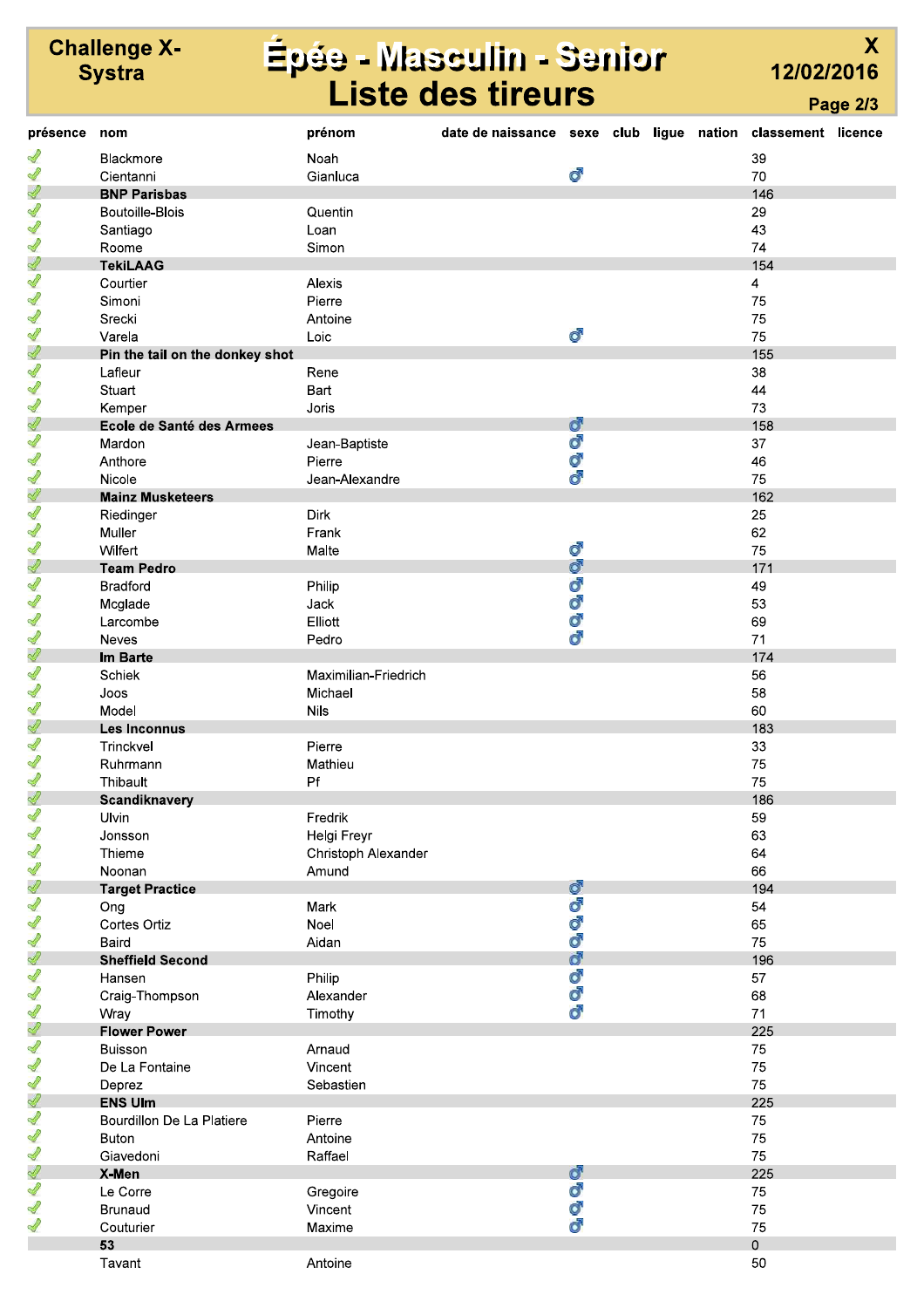# Épée - Masculin - Senior<br>Liste des tireurs

**Challenge X-<br>Systra** 

 $\overline{\mathsf{X}}$ 12/02/2016 Page 3/3

| présence nom |              | prénom        | date de naissance sexe club ligue nation classement licence |  |  |          |  |
|--------------|--------------|---------------|-------------------------------------------------------------|--|--|----------|--|
|              | 39           |               |                                                             |  |  | $\Omega$ |  |
|              | $\mathbf{0}$ |               |                                                             |  |  | 0        |  |
|              | Meunier      | Romain        |                                                             |  |  | 15       |  |
|              | Mardon       | Jean-Baptiste |                                                             |  |  | 37       |  |
|              | Proux        | Bastien       |                                                             |  |  | 45       |  |
|              | Howick       | Thomas        |                                                             |  |  | 66       |  |
|              | Milne        | James         |                                                             |  |  | 75       |  |
|              | Jobson       | Will          |                                                             |  |  | 75       |  |
|              | 34           |               |                                                             |  |  | 0        |  |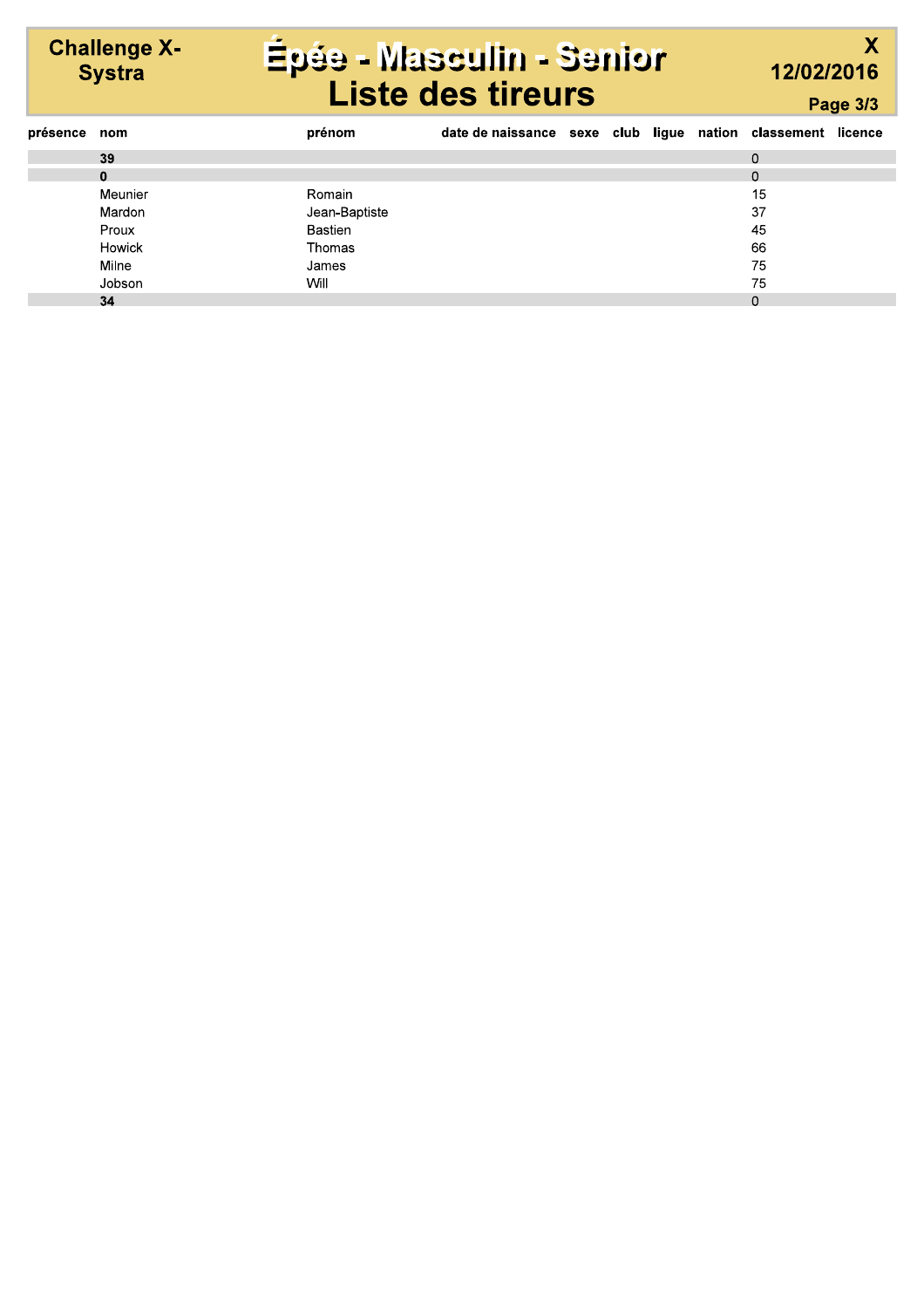#### Systra Épée - Féminin - Senior Classement général

| place          | nom                        | prénom club ligue |  | nation |
|----------------|----------------------------|-------------------|--|--------|
| 1              | <b>Unisport Austria</b>    |                   |  |        |
| $\overline{2}$ | 7 Up                       |                   |  |        |
| 3              | <b>Awkard Imperial</b>     |                   |  |        |
| 4              | Duguesclin                 |                   |  |        |
| 5              | Tuebingen                  |                   |  |        |
| 6              | <b>Happy Fencing</b>       |                   |  |        |
|                | <b>Last Minute</b>         |                   |  |        |
| 8              | <b>ECE</b>                 |                   |  |        |
| 9              | <b>Mixed Team</b>          |                   |  |        |
| 10             | Unexpected                 |                   |  |        |
| 11             | <b>Banterious</b>          |                   |  |        |
| 12             | En Guardians of the galaxy |                   |  |        |